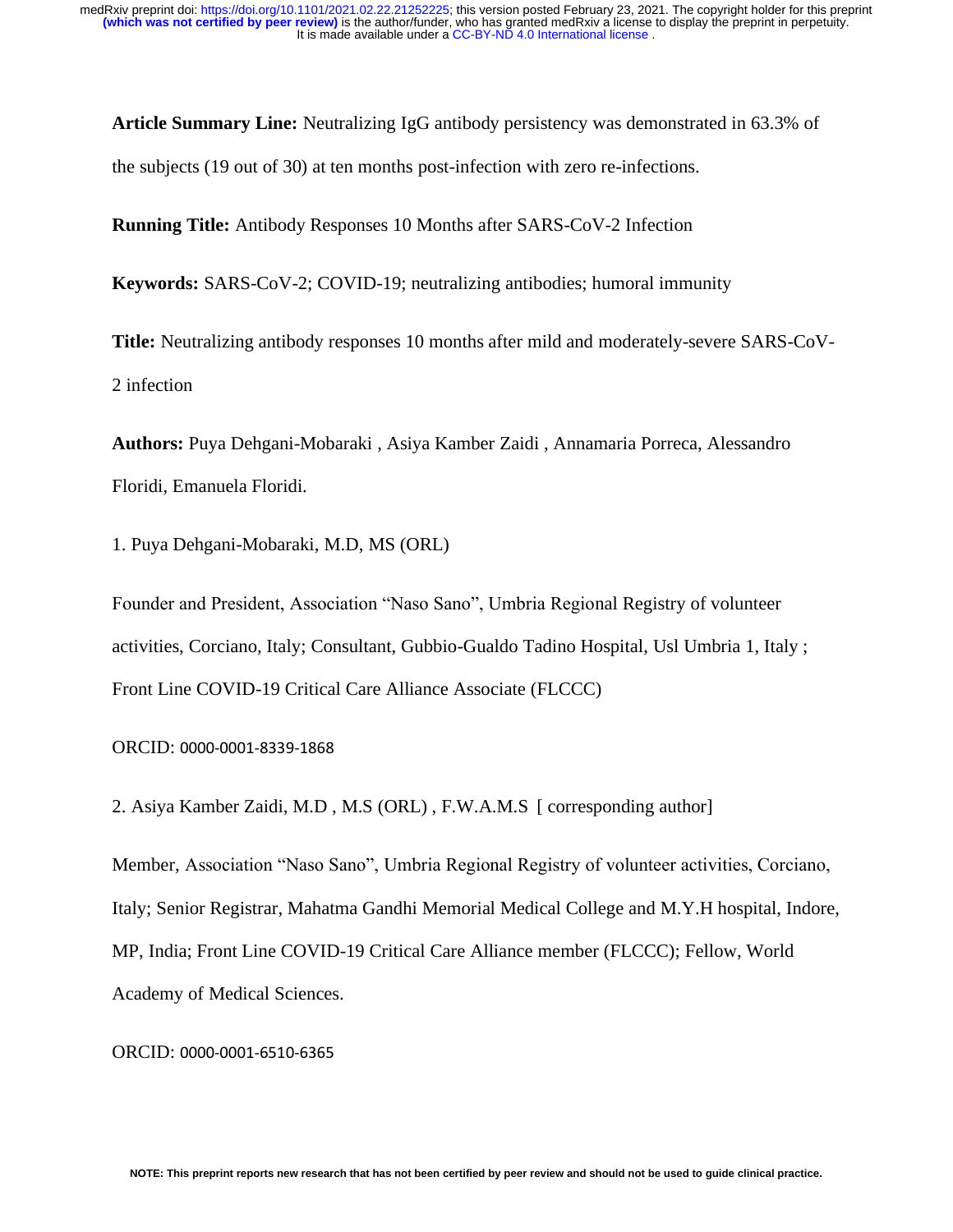## 3. Annamaria Porreca

Ph.D student, University "G.d' Annunzio" ,Chieti-Pescara,Italy

ORCID: 0000-0003-3278-1561

4. Alessandro Floridi, M.Pharm

Laboratory of Nuclear Lipid BioPathology, Centro Ricerche Analisi Biochimico Specialistiche,

Perugia, Italy

5. Emanuela Floridi, M.D

Laboratory of Nuclear Lipid BioPathology, Centro Ricerche Analisi Biochimico Specialistiche, Perugia, Italy

# **Abstract**

 Improved understanding of immunity offered by the antibodies developed against SARS-CoV-2 is critical. Our study aimed at longitudinal analysis of presence and persistence of neutralizing antibodies over ten months in mild and moderately-severe COVID-19 recovered patients using two immunoassays.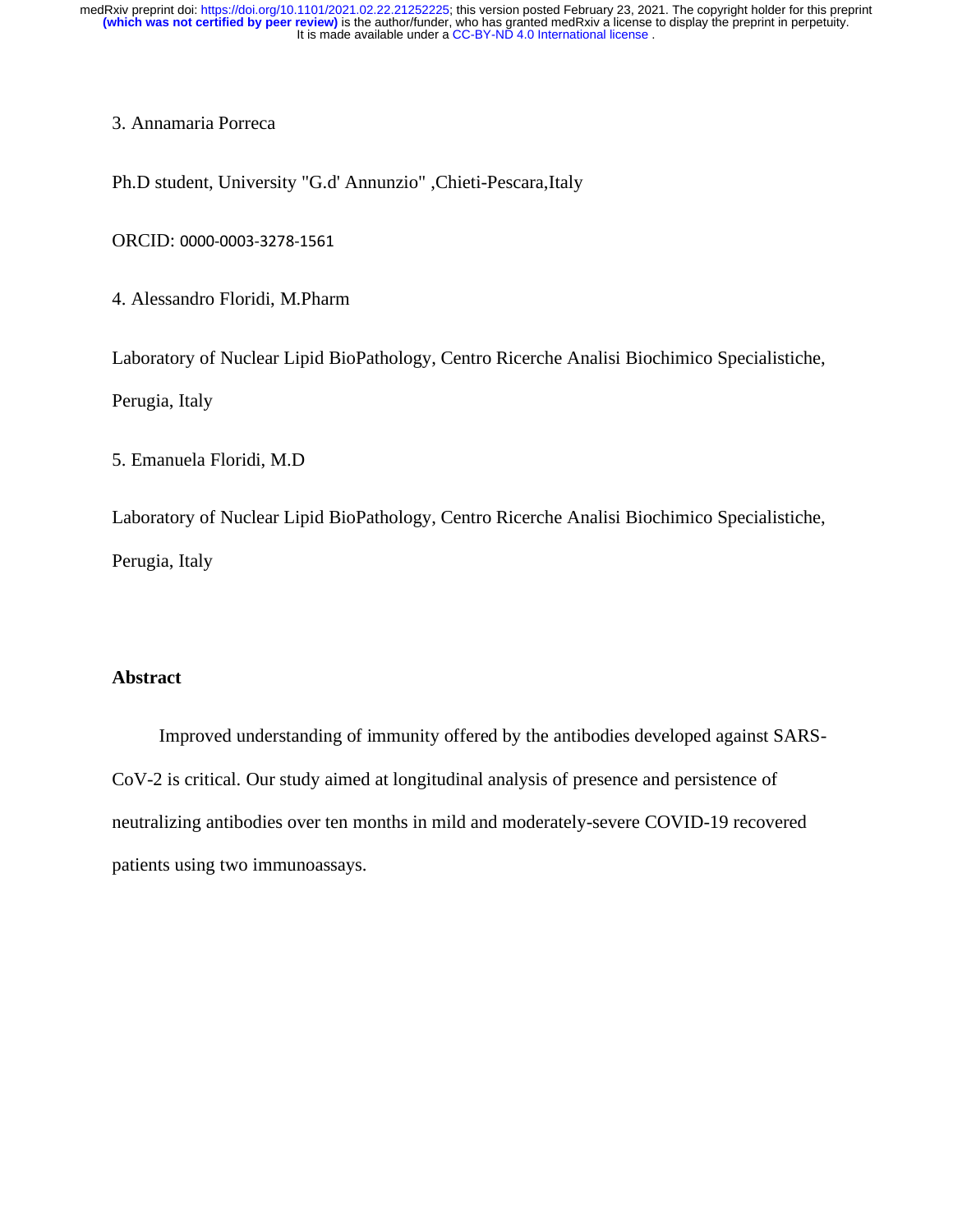## **Introduction**

The year 2021 began with large-scale rollout of vaccines against COVID-19 and the preliminary results in terms of acquired immunity post-vaccination have shown good results with reduction in the rate of infections and deaths. *(1)* However, long-term immunity in recovered patients is still a dilemma. Studies have shown the persistency of humoral immune response ranging from three months to more than eight months. *(2,3)* We evaluated the antibody responses of 30 people, based in the Umbria region in Italy, post severe acute respiratory syndrome coronavirus 2 (SARS-CoV-2) infection, over 10 months through six sequential serological tests.

The study: A monocentric pilot longitudinal observational study was conducted on 114 participants, who had tested positive by real-time quantitative polymerase chain reaction (RT-PCR) for SARS-CoV-2 in the period between 1-30 March 2020. Written informed consent was obtained by all participants for voluntary participation in this study.The demographic characteristics, blood groups, co-morbidities, clinical features, treatment undertaken, and dates pertaining to symptom onset and RT-PCR tests were recorded. Sequential serum samples were collected over a period of ten months through six serial blood tests at appropriate intervals for 30 out of the 114 subjects who attended all the follow-up visits.

The aim of this study was to investigate for presence and persistency of SARS-CoV-2 specific antibodies over ten months using two commercial immunoassays :The MAGLUMI® 2019-nCoV lgM/lgG chemiluminescent analytical system (CLIA) Assay *(4)* for the first five tests and MAGLUMI® SARS-CoV-2 S-RBD IgG Chemiluminescence immunoassay (CLIA) for the last test. *(5)* These immunoassays were granted Emergency Use Authorization by the US Food and Drug Administration. Measurements and interpretation of results were made according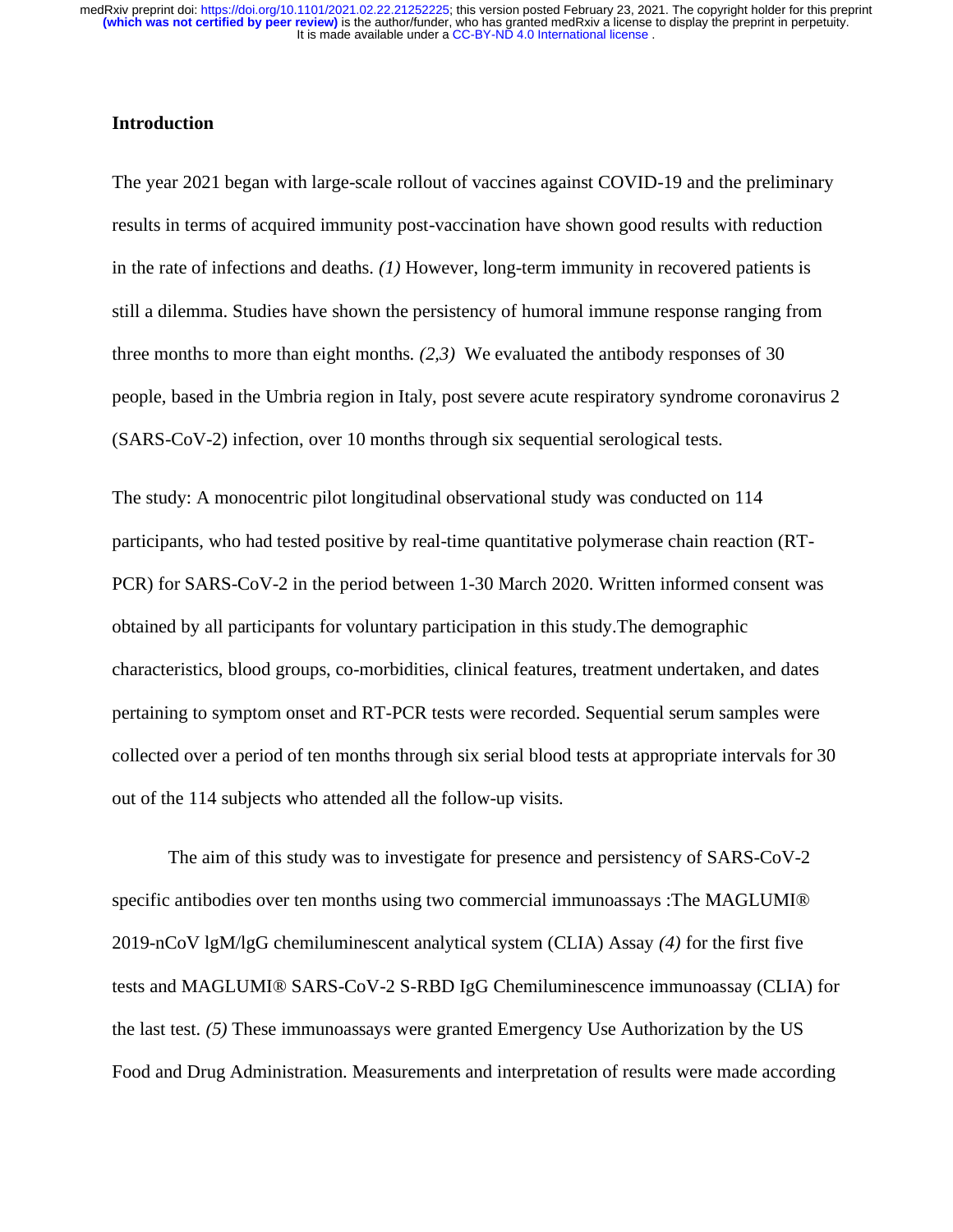to the manufacturer's instructions. The subjects were divided into two groups based on disease severity: mild and moderately-severe*. (6)* Results were reported as measured chemiluminescence values divided by the cut off (absorbance/cut-off, S/CO): S/CO>1 was defined as positive and  $S/CO \leq 1$  as negative. We treated time as a factor and defined six different time points; T0-T5; first blood sample was collected two months post-infection, in the month of May 2020 (T0) and then, one month  $(T1)$ , three months  $(T2)$ , five months  $(T3)$ , six months  $(T4)$  and eight months (T5) after T0. The Association Naso Sano ethical committee approved the study (ANS-2020/001).

Statistical analysis: Descriptive statistics for the main characteristics of the participants were expressed as Median, [1st-3rd] quartile for the continuous variables and as absolute frequency (column percentage) for the categorical variables. CLIA positivity cut-off was set at >1.01. Bar graph was used to determine the percentage of IgM and IgG positivity at each time point. In addition, a sub-analysis was performed dividing the sample into two severity groups (Mild and Moderately-Severe). Chi-squared test was used to measure the association between the severity groups and the categorical variables. The Mann U Whitney test was used to assess the differences between groups for the continuous variables at each time point. Shapiro Wilks tested the normal distribution of the data. The Friedman test was applied to look for statistically significant differences over time within the two severity groups for both IgM and IgG. All tests were two-sided, and a level of statistical significance was set at  $p<0.05$ . All the statistical analyses were performed using R software environment for statistical computing and graphics version 3.5.2 (R Foundation for Statistical Computing, Vienna, Austria;https://www.Rproject.org/)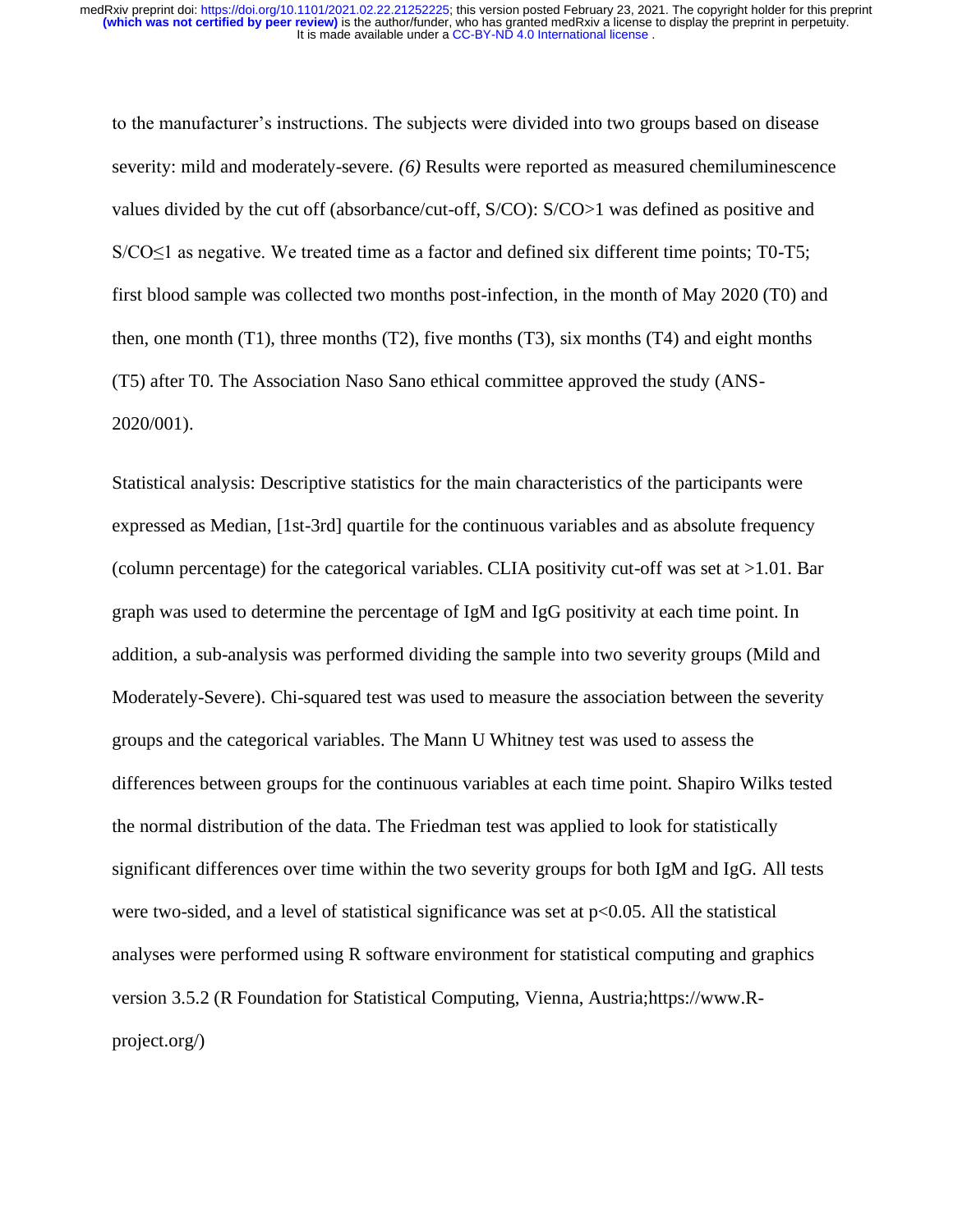Results : The data from 30 participants who had tested positive for SARS-CoV-2 infection were analyzed. The descriptive statistics for the main characteristics of the study group are reported in Table 1. The IgM and IgG titres divided into Mild  $(n=17)$  and Moderately-severe groups  $(n=13)$ , expressed as a median  $[1st - 3rd]$  are reported in Table 2. Indeed, the p-value results from the Mann U-Whitney test. The CLIA positivity limit was set at >1.01 and the percentage of IgM and IgG positive subjects were analyzed over time, expressed as Bar plots. Anti-S-RBD IgG was detected in 19 out of 30 participants (63.3%) at T5, ten months post-infection. [Figure1].

The titres were higher for the female participants throughout the duration of 10 months (7, 5 and 2 females with 100%, 83.3% and 66.6% IgG positivity respectively Vs 7, 0 and 1 male with 100%, 83.3% and 66.6% IgG positivity respectively). Box plot diagrams for IgM and IgG for Mild (Panel 2A, Panel 2B) and Moderately-Severe (Panel 2C, Panel 2D) groups respectively are reported in Figure 2. For both groups, the IgM titre trend stayed below the set cut-off throughout time and also within the groups, changed in a statistically significant way  $(p<0.001)$ . The IgG titre trend for both groups stayed above the positivity cut-off over time but did not change in a statistically significant way. (Mild: p=0.310, Moderately-Severe: p=0.370).

# Discussion:

SARS-CoV-2 is an enveloped beta-coronavirus with four structural proteins: Spike (S) protein, membrane (M) protein, envelope (E) protein and nucleocapsid (N) protein. Among the four proteins, the S protein and N protein are the main immunogens. The S protein is responsible for eliciting a highly potent neutralizing antibody response and is comprised of an N-terminal S1 subunit for virus-receptor binding and a C terminal S2-subunit for virus-cell membrane fusion.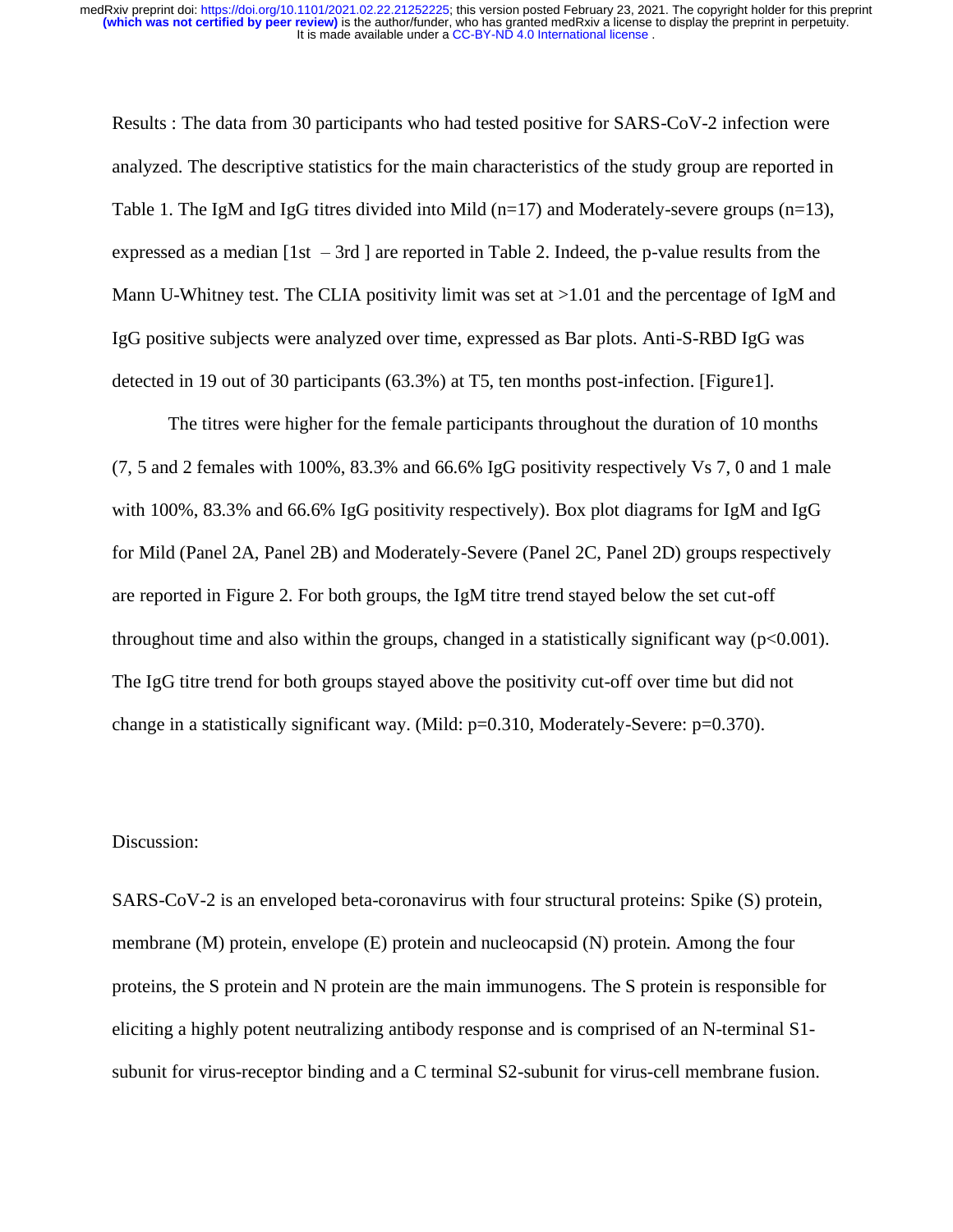The S1-subunit is further divided into an N terminal domain (NTD) and a receptor-binding domain (RBD). This RBD directly interacts with host receptors to gain cell entry and is the most critical target for SARS-Cov-2 neutralizing Antibodies(nAb). *(7,8)* Antibodies against S protein can be detected six days post-PCR confirmation of infection, and those directed against the spike RBD show neutralizing capacity and could "prevent infection". *(9,10)* 

Recent study by Ibarrondo et al. have raised concerns regarding the duration of immunity offered by these antibodies. *(11)* Following this, Long et al. argued that "rapidly waning immunity" may lead to a substantial number of false-negative immunoassay results. *(8)* In contrast to these observations, some studies demonstrated the detection of antigen-specific memory T cells and memory B (Bmem) cells during convalescence. *(12,13)* Hartley et al. used unique sets of fluorescently-labeled recombinant tetramers of SARS-CoV-2 RBD and NCP antigens to "extensively characterize" the SARS-CoV-2-specific B mem cell response. The presence of circulating RBD- and NCP-specific Bmem cell subsets were detected early post-infection and persisted over 242 days post-symptom onset. These results also demonstrated that a decline in serum antibodies during the convalescent period might not reflect the waning of immunity, but rather a "contraction of the immune response" with "development and persistence of B cell memory". *(14)*

An important point needs to be highlighted in terms of the association between humoral immune response and disease severity. A study by Choe et al. demonstrated that patients who might have experienced a relatively severe infection may develop an immunity that persists for a longer duration. *(3)* Similar results were observed in our study. Conclusion: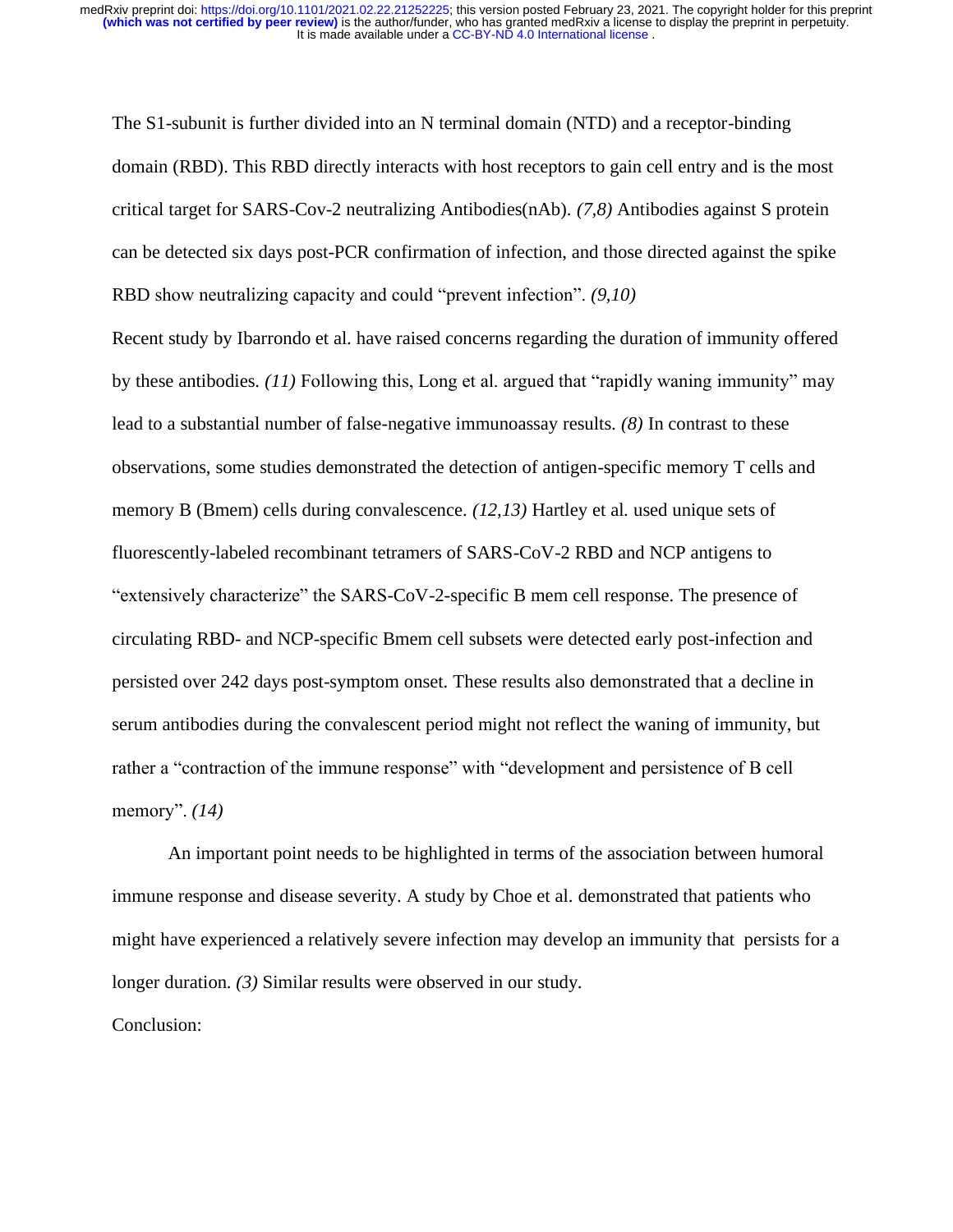The strengths of our study include diverse sample quality involving multiple family clusters of different age groups from the same region, adoption of CLIA as the method for analyzing the antibody titres and a long-term follow-up of 10 months post-infection. In a systematic review and meta-analysis by Bastos et al., pooled sensitivity with CLIA was 97.8% as compared to 84.3% with ELISA. *(15)* Our study reported zero cases of re-infection despite the fact that the Umbria region currently is experiencing a surge in daily cases with mutant strains.

### **Acknowledgments :** none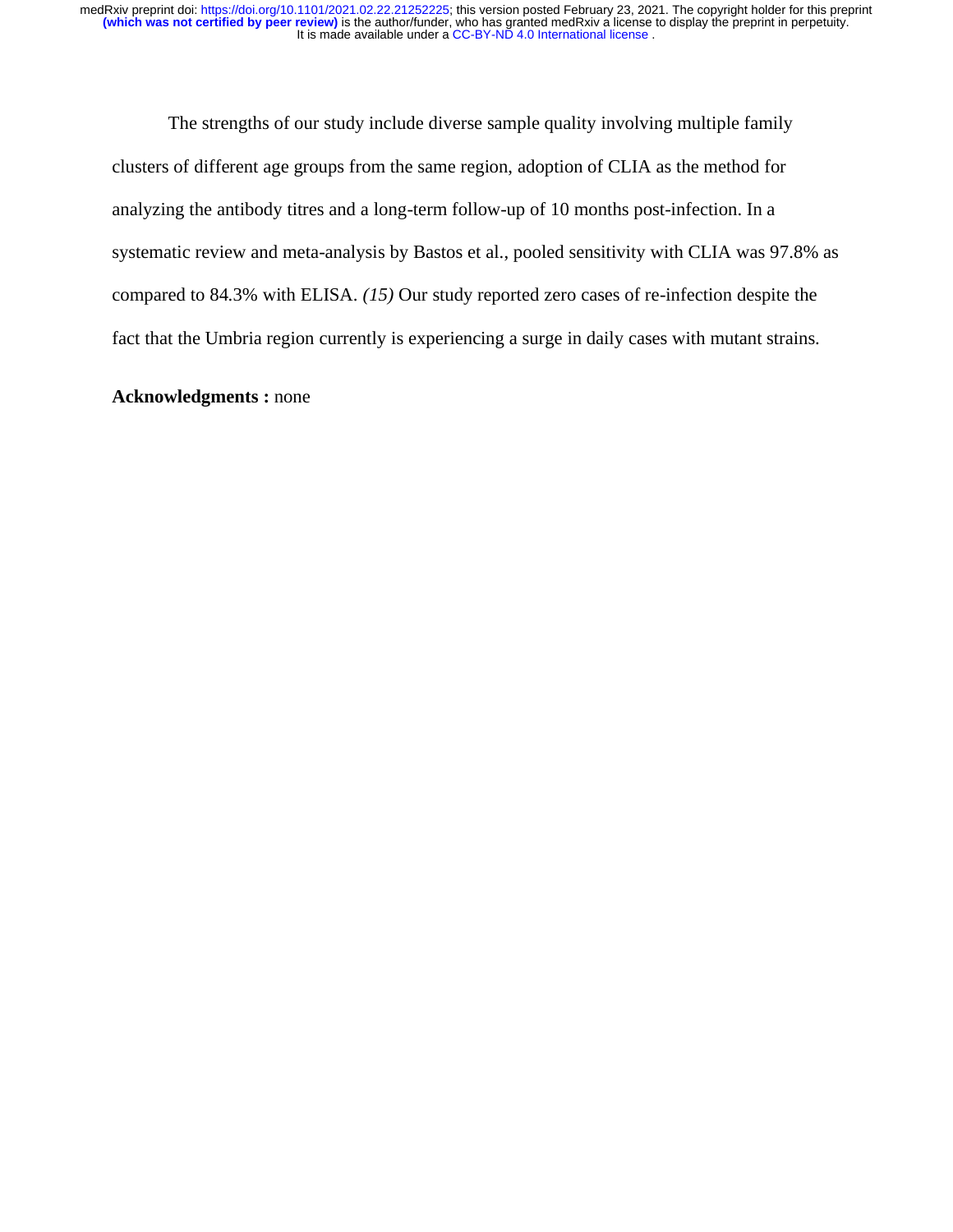# **References**

1. Jeffay.N, 2021. It works: 0 deaths, only 4 severe cases among 523,000 fully vaccinated Israelis. [online] Timesofisrael.com. Available at: <https://www.timesofisrael.com/hmo-seesonly-544-covid-infections-among-523000-fully-vaccinated-israelis/> [Accessed 19 February 2021].

2. Dehgani-Mobaraki. P, Kamber Zaidi. A, Floridi. A, Lepri. A, Floridi. E, Gherardi. A et al. A comprehensive analysis of recovered COVID-19 patients and dynamic trend in antibodies over 3 months using ELISA and CLIA methods. medRxiv 2020.08.31.20184838; doi: https://doi.org/10.1101/2020.08.31.20184838

3. Choe PG, Kim K-H, Kang CK, Suh HJ, Kang E, Lee SY, et al. Antibody responses 8 months after asymptomatic or mild SARS-CoV-2 infection. Emerg Infect Dis. 2021 Mar [18 Feb 2021]. https://doi.org/10.3201/eid2703.204543

4. Drgmedtek.pl. 2021. MAGLUMI® 2019-nCoV lgG/lgM CLIA Assays. [online] Available at: <https://drgmedtek.pl/wp-content/uploads/2020/02/M5001E01-MAGLUMI-2019-nCoV-IgG-IgM-200317.pdf> [Accessed 19 February 2021], MAGLUMI 2019-nCoV IgM/IgG - Letter of Authorization (fda.gov)

5. http://www.multimedilab.com/. 2021. MAGLUMI® SARS-CoV-2 Neutralizing Antibody (CLIA). [online] Available at: <http://multimedilab.com/wpcontent/uploads/2021/01/MAGLUMI®️-SARS-CoV-2-Neutralizing-Antibody-CLIA.pdf> [Accessed 19 February 2021].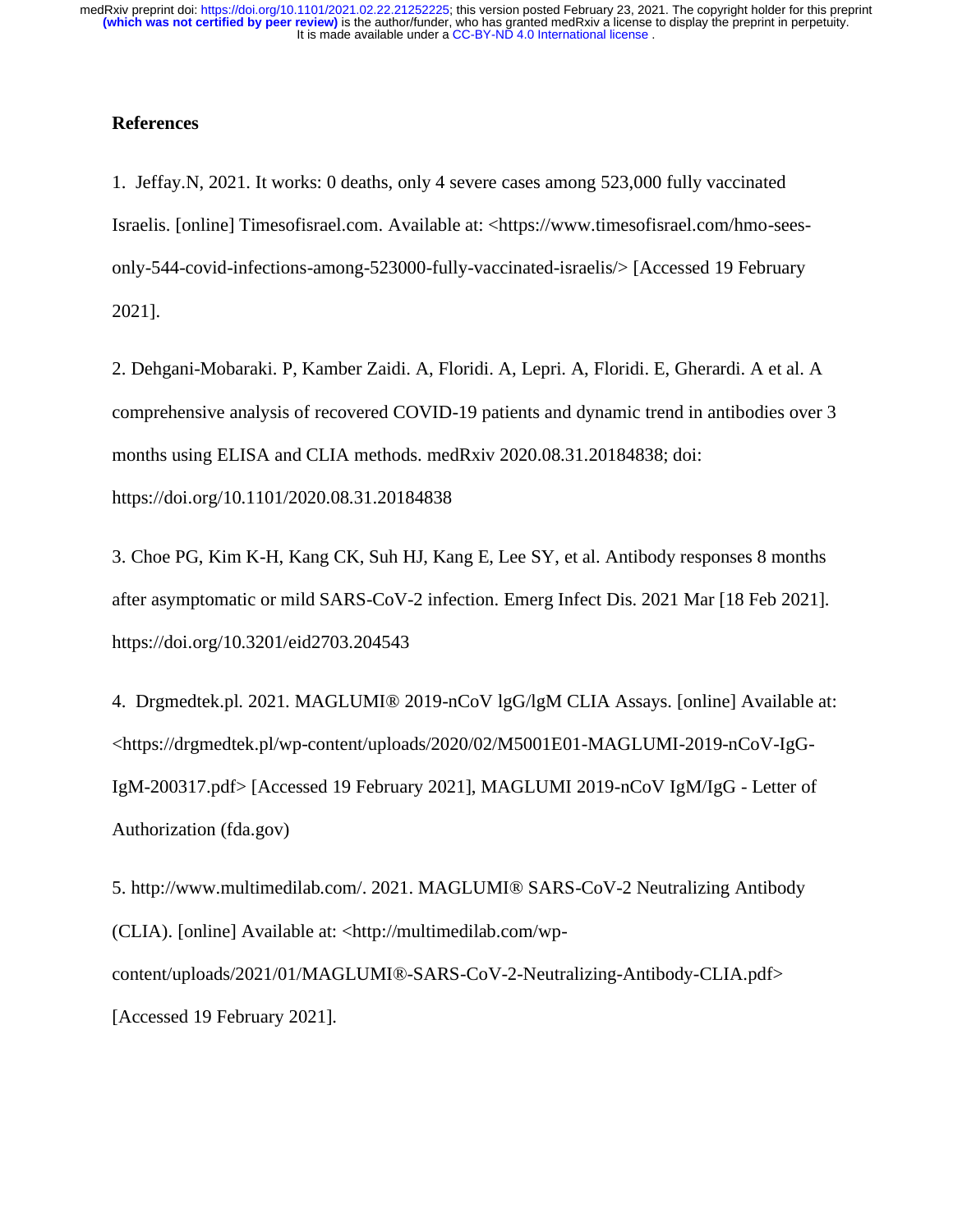6. https://www.who.int/publications/i/item/global-surveillance-for-human-infection-withnovelcoronavirus-(2019-ncov) WHO REFERENCE NUMBER: WHO/2019 nCoV/SurveillanceGuidance/2020.6

7. P. D. Burbelo, F. X. Riedo, C. Morishima, S. Rawlings, D. Smith, S. Das, J. R. et al. Sensitivity in Detection of Antibodies to Nucleocapsid and Spike Proteins of Severe Acute Respiratory Syndrome Coronavirus 2 in Patients With Coronavirus Disease 2019. J. Infect. Dis. 222, 206–213 (2020). doi:10.1093/infdis/jiaa273pmid:32427334

8. Long QX, Tang XJ, Shi QL, Li Q, Deng HJ, Yuan J, et al. Clinical and immunological assessment of asymptomatic SARS-CoV-2 infections. Nat Med. 2020;26:1200–4.

9. M. S. Suthar, M. G. Zimmerman, R. C. Kauffman, G. Mantus, S. L. Linderman, W. H. Hudson, et al. Rapid Generation of Neutralizing Antibody Responses in COVID-19 Patients. Cell Rep Med 1, 100040 (2020). doi:10.1016/j.xcrm.2020.100040pmid:32835303

10. E. Seydoux, L. J. Homad, A. J. MacCamy, K. R. Parks, N. K. Hurlburt, M. F. Jennewein et al. Analysis of a SARS-CoV-2-Infected Individual Reveals Development of Potent Neutralizing Antibodies with Limited Somatic Mutation. Immunity 53, 98–105.e5 (2020). doi:10.1016/j.immuni.2020.06.001pmid:32561270

11. F. J. Ibarrondo, J. A. Fulcher, D. Goodman-Meza, J. Elliott, C. Hofmann, M. A. Hausner et al. Rapid Decay of Anti-SARS-CoV-2 Antibodies in Persons with Mild Covid-19. N. Engl. J. Med. 383, 1085–1087 (2020). doi:10.1056/NEJMc2025179pmid:32706954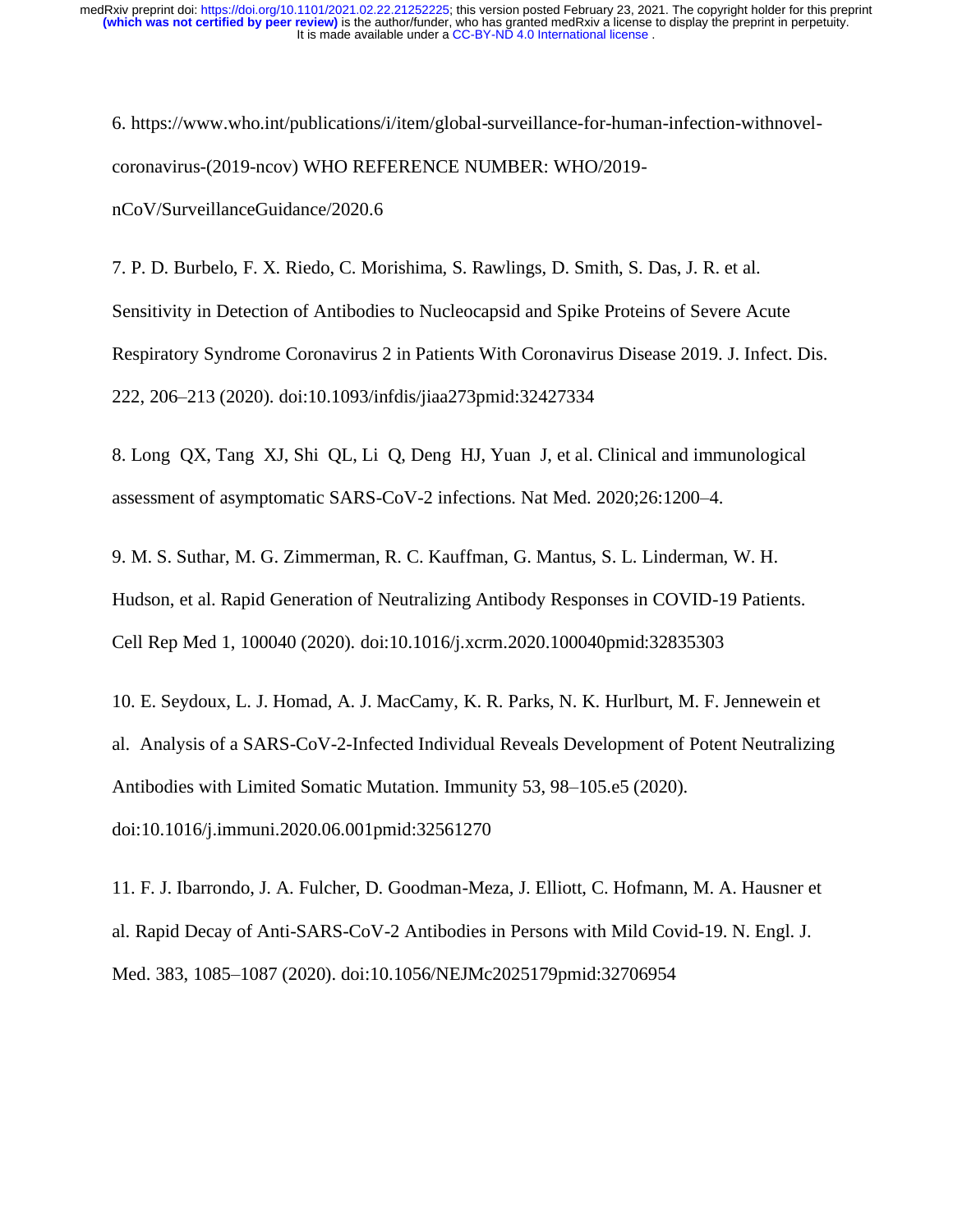12. J. A. Juno, H. X. Tan, W. S. Lee, A. Reynaldi, H. G. Kelly, K. Wragg et al. Humoral and circulating follicular helper T cell responses in recovered patients with COVID-19. Nat. Med. 26, 1428–1434 (2020). doi:10.1038/s41591-020-0995-0pmid:32661393

13. K. E. Lineburg, S. Srihari, M. Altaf, S. Swaminathan, A. Panikkar, J. Raju et al. Rapid detection of SARS-CoV-2-specific memory T-cell immunity in recovered COVID-19 cases. Clin. Transl. Immunology 9, e1219 (2020). doi:10.1002/cti2.1219pmid:33312565

14. Gemma E. Hartley, Emily S.J. Edwards, Pei M. Aui, Nirupama Varese, Stephanie Stojanovic, James Mcmahon et al. Rapid generation of durable B cell memory to SARS-CoV-2 spike and nucleocapsid proteins in COVID-19 and convalescence. Science Immunology 22 Dec 2020:Vol. 5, Issue 54, eabf8891. DOI: 10.1126/sciimmunol.abf8891

15. Lisboa Bastos M, Tavaziva G, Abidi SK, Campbell JR, Haraoui LP, Johnston JC, et al. Diagnostic accuracy of serological tests for covid-19: systematic review and meta-analysis. BMJ. 2020;370:m2516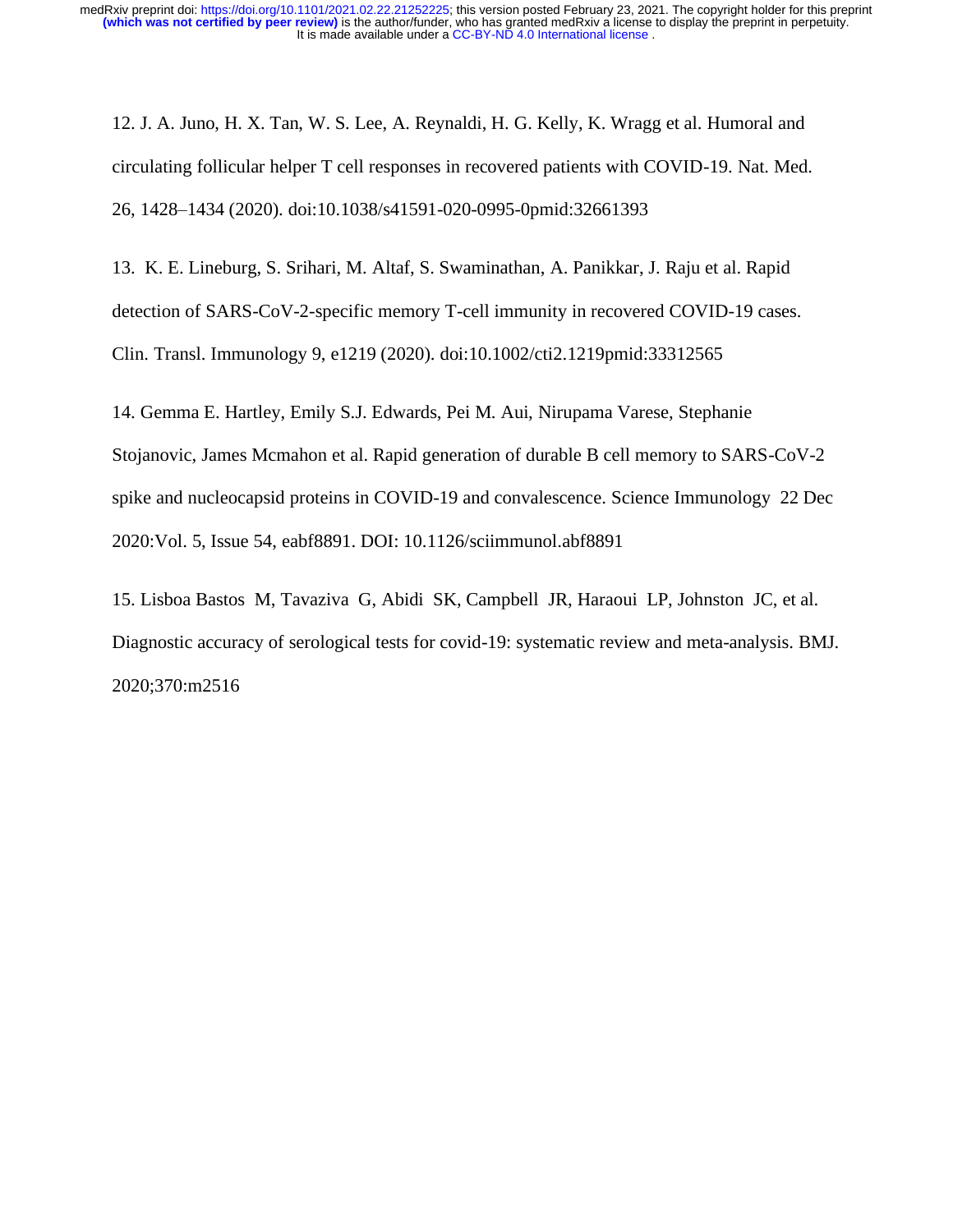Table 1. Descriptive statistics for the main characteristics of the subjects into the study (n=30) expressed as a median,  $[1<sup>st-3<sup>rd</sup>]</sup>$  quartile for Age and as absolute frequency (column percentage) for the categorical variables.

|                     | <b>Mild</b>      | <b>Moderate-Severe</b> |         |  |
|---------------------|------------------|------------------------|---------|--|
| Variable            | $N=17$           | $N=13$                 | p-value |  |
| Age (years)         | 39.0 [30.0;59.0] | 55.0 [38.0;57.0]       | 0.645   |  |
| SEX:                |                  |                        | 0.708   |  |
| $\mathbf F$         | $10(58.8\%)$     | $9(69.2\%)$            |         |  |
| $\mathbf M$         | $7(41.2\%)$      | $4(30.8\%)$            |         |  |
| <b>Blood Group:</b> |                  |                        | 0.360   |  |
| Other               | 15 (88.2%)       | $9(69.2\%)$            |         |  |
| "O"                 | 2(11.8%)         | $4(30.8\%)$            |         |  |
| Healthcare worker:  |                  |                        | 0.599   |  |
| $\rm NO$            | $9(52.9\%)$      | $9(69.2\%)$            |         |  |
| <b>YES</b>          | $8(47.1\%)$      | $4(30.8\%)$            |         |  |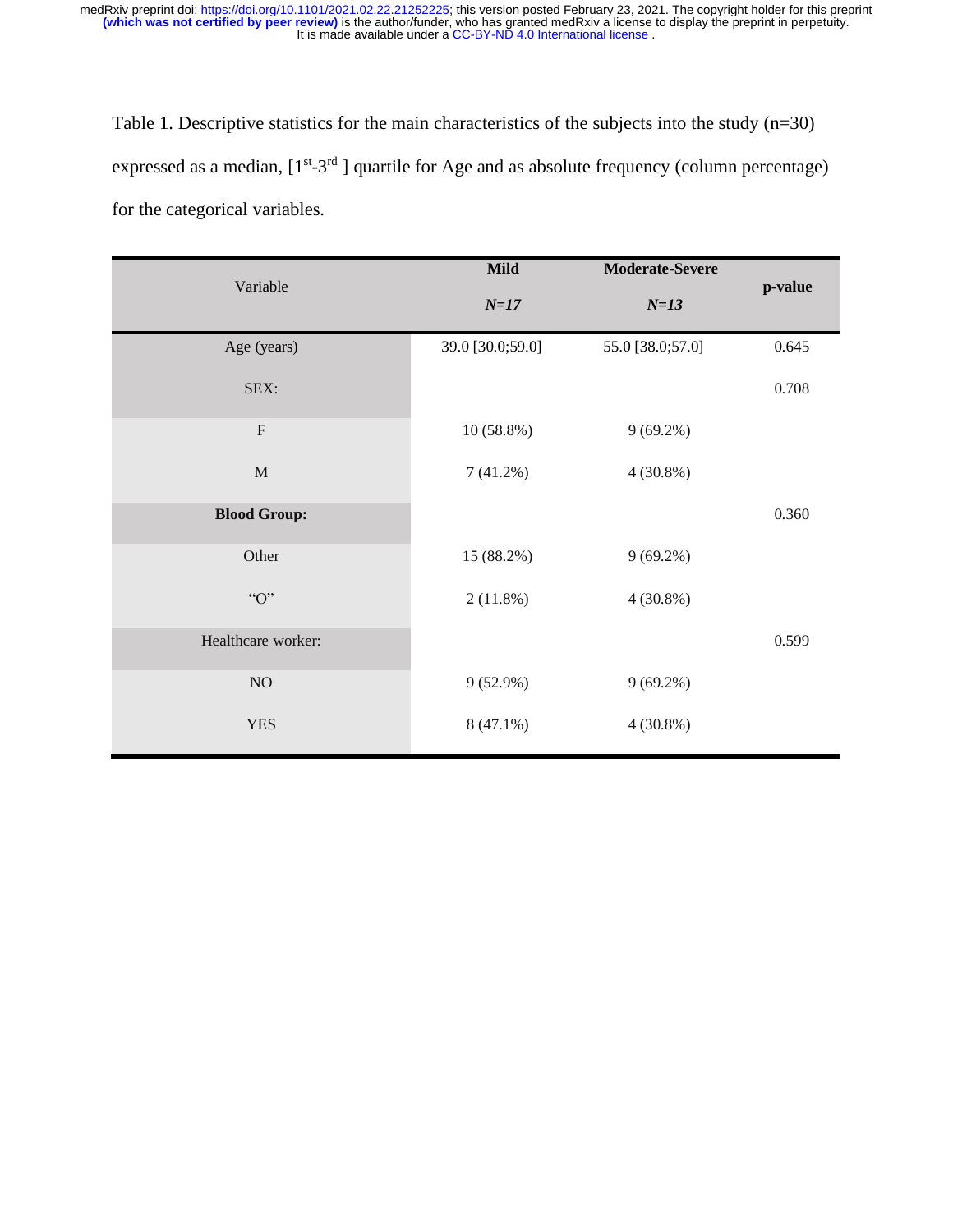Table 2. The IgM and IgG titres, for the study group (n=30) divided into Mild (n=17) and Moderately-severe groups( $n=13$ ) expressed as a median [1st – 3rd]. The p-value results from the Mann U-Whitney test.

|          | <b>Mild</b><br><b>Moderate-Severe</b><br>$N=17$<br>$N=13$ |                    |         |
|----------|-----------------------------------------------------------|--------------------|---------|
| Variable |                                                           |                    | p-value |
| IgM.TO   | $0.50$ [0.46;0.52]                                        | $0.64$ [0.64;1.07] | < 0.001 |
| IgM.T1   | $0.61$ [0.52;0.64]                                        | $0.70$ [0.66;1.44] | 0.006   |
| IgM.T2   | $0.36$ [0.18;0.53]                                        | $0.66$ [0.24;0.84] | 0.194   |
| IgM.T3   | $0.23$ [0.17;0.33]                                        | $0.59$ [0.31;0.82] | 0.030   |
| IgM.T4   | $0.21$ [0.18;0.35]                                        | $0.54$ [0.25;0.81] | 0.057   |
| IgM.T5   | $0.03$ [0.00;0.23]                                        | $0.01$ [0.00;0.16] | 0.897   |
| IgG.T0   | 1.84 [0.68;3.54]                                          | 2.37 [1.14;20.7]   | 0.621   |
| IgG.T1   | 1.81 [0.56;2.90]                                          | 1.48 [0.83;20.6]   | 0.832   |
| IgG.T2   | 1.70 [0.88;5.02]                                          | 4.10 [2.38;16.1]   | 0.269   |
| IgG.T3   | 3.05 [0.50;3.80]                                          | 2.25 [1.04;10.2]   | 0.724   |
| IgG.T4   | 3.13 [1.05;3.66]                                          | 1.89 [0.83;8.53]   | 0.724   |
| IgG.T5   | 1.46 [0.66;5.02]                                          | 2.35 [0.32;5.06]   | 0.868   |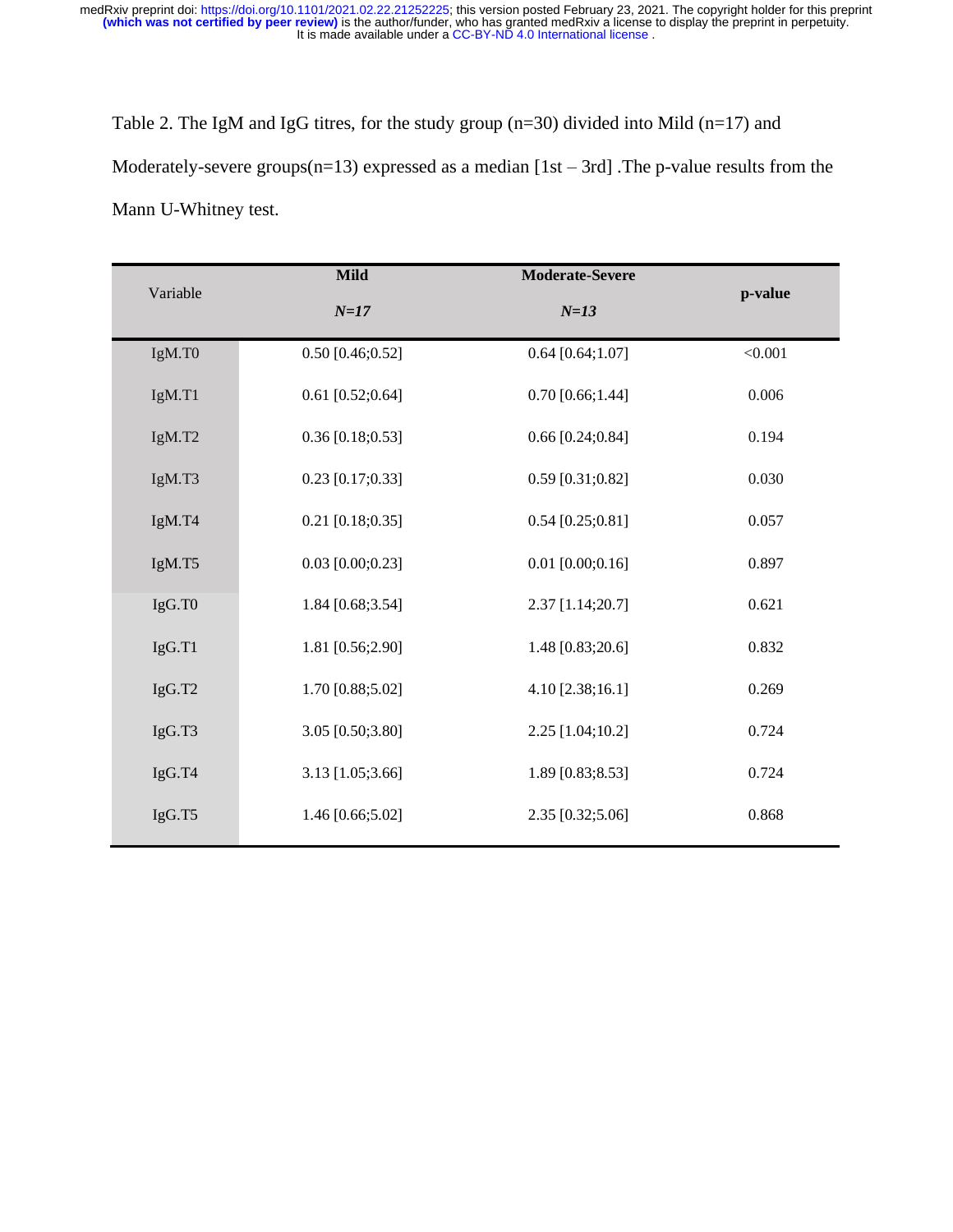It is made available under a CC-BY-ND 4.0 International license. **(which was not certified by peer review)** is the author/funder, who has granted medRxiv a license to display the preprint in perpetuity. medRxiv preprint doi: [https://doi.org/10.1101/2021.02.22.21252225;](https://doi.org/10.1101/2021.02.22.21252225) this version posted February 23, 2021. The copyright holder for this preprint

Figure 1. Bar plot for IgM and IgG positivity over ten months for all participants (n=30). (CLIA cut-off >1.10) . B; Baseline , T0-T5 are the six sequential serological test time points.